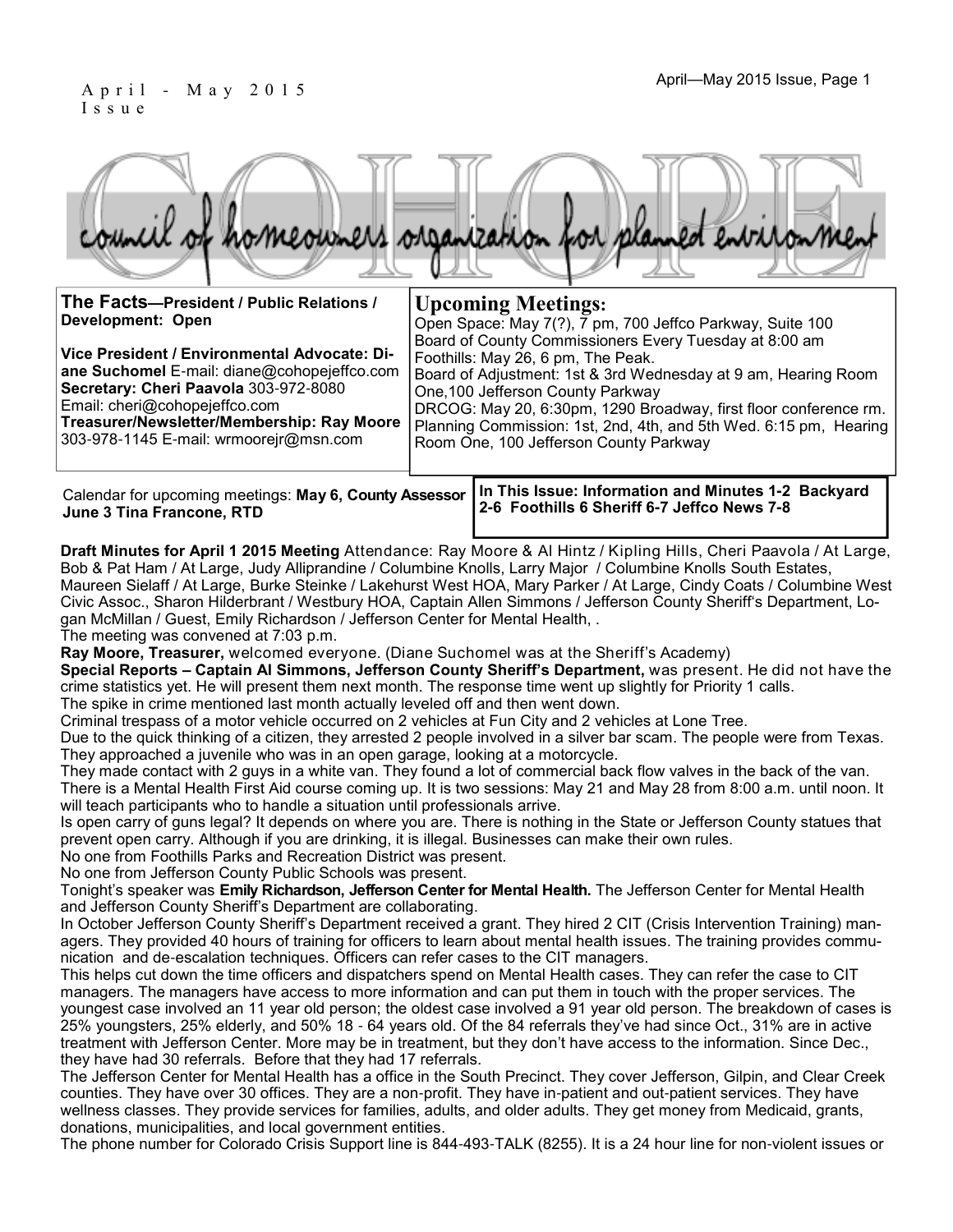problems. If violence is involved call 911 or the normal Sheriff's line.

**Reports from Officers** Roll Call was taken. We had 11 members present and we have a quorum.

We do not have a President.

**Ray Moore, Treasurer,** was present. We have \$1,787.88. Dues have gone out. He presented the Annual Report and 2015 Budget.

**Cheri Paavola, Secretary,** was present. The Minutes for March were approved as reported.

**Diane Suchomel, Vice President,** was not present but sent information.

We have had a new At Large member request to join. It is **Winnie Burdan.** Williamsburg II has chosen not to join. Winnie was approved.

Reserving a shelter for our August 5 picnic was approved.

Our participation in Summerset was discussed. Discussion was delayed until next month.

We need to designate representatives of COHOPE to testify at county meetings for the County form. It was proposed that our primary representative be Diane Suchomel and our secondary representative be Ray Moore. It passed. Our Adopt a Highway will occur April 18 at 8:30 a.m. We'll meet at West Bowles Community Church. April 25 will be

our backup date.

It was proposed that we change the Bylaws. We want to be able to propose and vote on a issue at the same meeting. The original reason for the "Jemal" rule was so representatives could consult their HOAs before voting and the concern that At Large members were countering the votes of HOAs. It was proposed that we either repeal the "Jemal" rule or that communication would be sent out prior to the meeting with the text on short term items, but leave the rule intact for normal items. Communication could be via email or phone calls.

The City of Littleton has passed a law that using Eminent Domain for commercial deals requires a vote. There was a proposal that COHOPE support a similar rule. We had discussion on it but no action.

RTD will have a meeting on April 8th at 6:30 p.m. at the Ranch House.

Case Number 15-104793, Special Use Rezoning at Belleview Community Church. It is for an expansion. The Community Meeting is Apr. 14 at 6:00 p.m. at 12472 W. Belleview Ave.

Case Number 15-104813PA, rezoning for private school uses. A Pre-Application Hearing is on Mar. 26. It is for 8460 W. Ken Caryl Ave.

Case Number 15-103773 SD, Site Development Plan for the northeast corner of Coal Mine and Wadsworth.

On Apr. 2 the Liquor License Authority hearing will discuss Lucha Cantina at 8026 W. Bowles Ave. It will be in the old Hop's building.

Our speaker in May we will be Mr. Sandstrom, County Assessor. In June, we have Tina Francone from RTD. Her email is tina.francone@rtd-denver.com.

Diane will not be able to attend our meeting in May. She will be attending the Citizens Academy. Ray or Cheri will run the meeting.

**Old Business** The position of President for COHOPE is still open.

**New Business** None

**Announcements** None.

We adjourned at 8:04 p.m.—*Cheri Paavola, Cohope Secretary*.

| <b>COHOPE Treasury Activity: March 2015</b><br><b>Deposits</b>                                        | <b>Beginning Balance February 4, 2015</b> |   | 1573.27<br>220.00 |  |
|-------------------------------------------------------------------------------------------------------|-------------------------------------------|---|-------------------|--|
| Lakehurst West \$40, Suchomel \$20, Auburn \$20 Ham \$20, Fisher \$20, Rotherham \$20, Westridge \$40 |                                           |   |                   |  |
| Columbine Knolls \$40                                                                                 |                                           |   |                   |  |
| <b>Withdrawals</b>                                                                                    |                                           | S | 5.39              |  |
| April newsletter \$5.39                                                                               |                                           |   |                   |  |
| <b>Ending Balance April 1, 2015</b>                                                                   |                                           |   | 1787.88           |  |
| <b>W R Moore, Treasurer</b>                                                                           |                                           |   |                   |  |

Diane Suchomel did the Cohope Adopt-a-Highway pickup on April 18. Luckily there was not a lot to pick up. The next pick up will be in the fall.

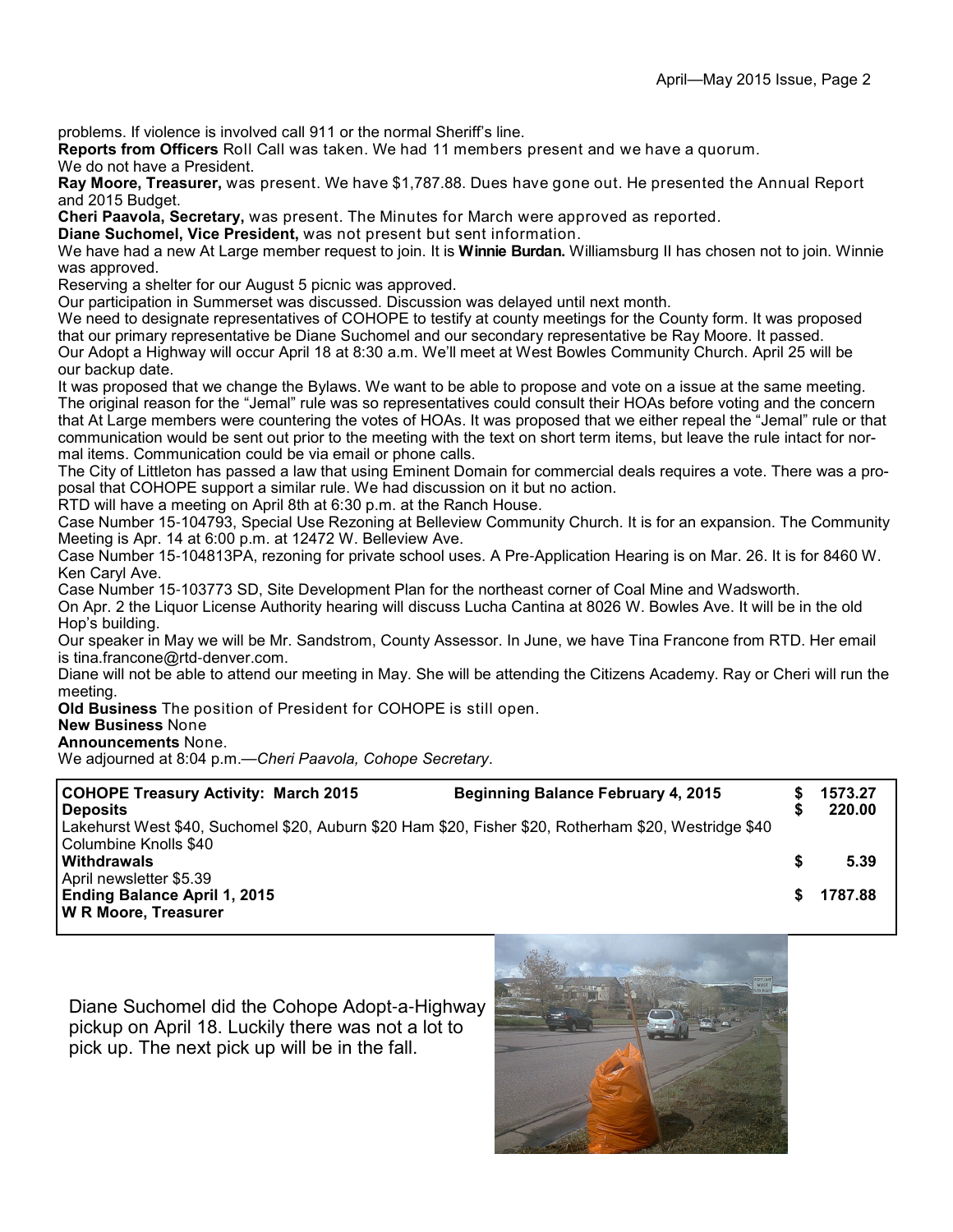# **THE BACKYARD**

## Columbine Hills News

*From* **March 2015 Board Meeting**—Meeting was called to order at 9:10am by President Randy Montgomery. Officers/Board Members in Attendance: Randy Montgomery, Pat Miller, Ralph Miller, Kelly Goodbar.

**Old Business:** Entrance sign: possible on Kendall and Ken Caryl

Membership Drive status  $-91$  new memberships

Site Line violation letters: Meeting at Randy Montgomerys house to get them sent out on March 28th.

**New Business:** Dumpster day: Calling about Electronics pick up

Co-hope News: Disgruntled neighbor has sent letter to the Columbine Hills Civic Association regarding county not enforcing its own regulations. Letter was presented to Captain Simmons. His response was to assign a deputy to resolve the issue. The issue was RV/campers on the street well past the 28 day allowed time. Also, there have been several break ins of cars on the street. Please make sure your vehicles parked on the street are always locked!

Also discussed was the coyote problem in our area. They are becoming less fearful of humans especially children. Don't ever run away, that will trigger an attack. Please inform your children as well.

Meeting was adjourned at 10:15am.

### **Columbine Knolls South II REVIEW**

*From* **President's Corner** Spring and daylight savings time has arrived. It is so nice to be able get out and enjoy weather and take a walk or dust off the bike for an evening ride. Recently I have seen and have been getting reports from people in our community regarding pet owners not having their pets on their leashes. Please be courteous to your neighbors and obey the leash laws posted at the entryways of our nearby Coronado Park. If someone refuses to comply with the posted laws then contact the Jefferson County Sheriff's Department at 303-271-0211 and they will assist you.

I also am pleased to hear the update from the Covenant Renewal on the adoption of the updated covenants for Section 3. I know that many hours of hard work went into this effort and wanted to thank all those who helped. Moving forward this will have a positive impact on our neighborhood and will secure and increase our property values.

For those of us Gardeners/Landscapers, etc., Spring time definitely gets us in the mood to check out new plants and plan what you might want to do to your lawns this year! In addition, if this time of year motivates you to do some improvements to your home please remember to submit an Architectural Control Committee (i.e."ACC") form before you paint the house, build a new fence, replace windows, etc. You can find the form on the website along with process instructions. It's all about keeping our neighborhood looking nice for everyone and keeping our property values up!

Also, in the spirit of Spring cleaning, keep in mind that the CKSII Community Garage Sale, will be June 5th & 6th, this is a great way to recycle unwanted treasures and make a little money at the same time!

The CKSII HOA did not have a meeting in March, but the Board members have been busy paying bills, adding new members, welcoming new neighbors, and reviewing ACC requests as well as answering emails and questions from the community. *Jon Brouillet, President CKSII HOA*

### Columbine West Civic Association Newsletter

*From* **A Moment With The Board** At the March 10th CWCA meeting at Dutch Creek Elementary, business was conducted as usual. The Officers, Board members and a few new faces were in attendance. Through much hard work and many phone calls CWCA has secured a new Newsletter Delivery Coordinator. Thank you for stepping up Don Mullins. Starting in May the newsletters will be available for pick up at 7860 W. Portland Ave. The voicemail line along with mail-in violation notices have the Architectural Control Committee (ACC) needing more volunteers to help with neighborhood duties. This committee works in a confidential manner toward successful resolutions of covenant violations. The neighborhood has 1500 homes and in any given month there could potentailly be 30 – 50 violations. If you are interested in volunteering some time please contact CWCA. The Garage Sale is scheduled for May 15-17th, if you want to be listed on the flyer, please conatct the voicemail line, 303-904-8218.

A Fall Festival is being planned for the beginning of October, offering a chili cook-off (with prizes) and more details to be disclosed. Watch the newsletter for more details. Annual elections will be at the May 12 th meeting, with the slate of election candidates being set at the April 14 th meeting. Remember if you have any suggestion of ideas, call the voicemail, drop an email, just contact us. Please call the CWCA voicemail at (303-904-8218) or email us at cwcatalk@gmail.com. Look forward to hearing from the community. Residents are encouraged to attend any monthly meeting, second Tuesday of the month.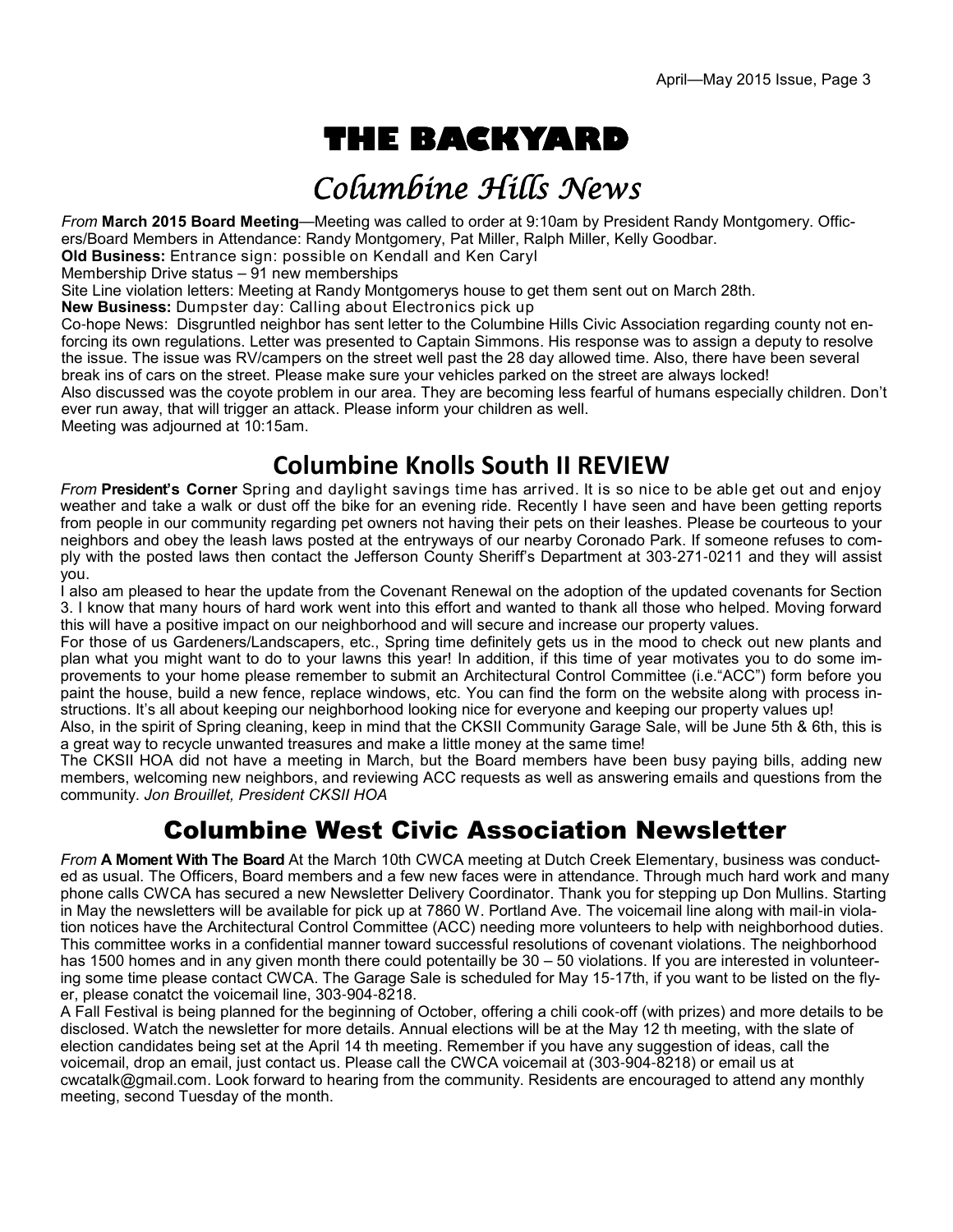### The Leawood Rapporter

*From* **Leawood Civic Association Minutes: March 3, 2015** The meeting was called to order at 7:08 pm. In attendance were Nancy Bock, Lori Patik, Heather Hanley, Richard White, Rhonda Eveleth, Debby Baker, Bethany DeHerrera-Schnering, Dave Grove, and Paul O'Connor.

There are no outstanding bills. Paul presented the most current membership report; 30 mail-in memberships and 6 online memberships; One new membership to date.

Rhonda will deliver welcome baskets to the new homeowners that moved to Leawood in February.

The board discussed the upcoming events; Easter Egg Hunt (March 28) and Volunteer Night (April 7) as well as board member responsibilities for these events. A flyer announcing the Volunteer Night will be created and added to the Leawood Elementary School PTA flyer. The membership flyer will be reviewed and approved by the board, via email, for an early April mailing. Membership banners will be hung throughout the neighborhood this month. Debby stated that the LCA board should take a shed inventory in order to ensure enough space for the Park Board. Nancy reported that one scholarship application had been received to date. The deadline is March 31. Lori will post the LCA scholarship opportunity, upcoming meetings, and events to the Leawood Facebook page.

Meeting adjourned at 8:01 pm.

*From* **Leawood Metropolitan Recreation and Park District Minutes March 11, 2015** The meeting was called to order at 6:35 p.m. at Leawood Elementary School by President Kyle Sargent. Members present were: Donna Snyder, Mibby Luedecke, Linda Smith, and Dave Padilla, Parks Manager. Resident and Leawood Civic Association board member Debby Baker was also present. Resident Nancy Mockenhaupt was present for the beginning of the meeting.

**Public Comment –** Resident asked what she should do regarding parties at the Leawood Pavilion when they got rowdy. She reported a group of young people who come on a regular basis to the park. Her concern was the drinking and letting their dogs run loose. Kyle stated the Jeffco Sheriff should be called when there is any disturbance in any of our parks. We ask that we be kept apprised on the disturbances so we can also communicate to the Sheriff's Dept. about overall trends. Kyle reported he has asked the Sheriff's Dept to enforce our current park rules.

Debby asked if there was any update on the light request at Raccoon Park (Sheridan Dr). Dave stated the cost of the light was extremely expensive but that we would leave it on our project list. Debby also reported that someone had approached her that the bat houses in Weaver Park are turned the wrong way. Kyle stated this was a Boy Scout project from a number of years ago and we were not aware they were installed incorrectly and will take a look.

Kyle received a concern from a resident on Fair Drive related to the removal of trees in Raccoon Park. Kyle explained this was a project we started in 2014 and was to continue in February and March. Information was given in the Rapporter and we invited people to attend our meeting before we started the process. New trees have been planted and additional ones will be planted this spring.

Linda received a request from Mike Shaw of LCA for the Park Board's member's email addresses to add to their web site he was working on. Kyle will be the primary contact for the Board. Emergency events should be addressed to Dave. Note: The telephone number on our signage is a 24 hour phone service that Mibby checks several times a week - 303/281-8766.

**Treasurer's Report –** Donna submitted the Treasurer's Report and bills to be paid. More property tax revenue and ownership tax revenue was reported. We will be receiving Lottery funds by the next meeting. Invoices for the month include: Denver Water, Waste Management, Excel, payroll taxes, snow removal invoice, Dave's invoice and reimbursement to petty cash. Mibby moved the Treasurer's report be received and bills paid. Linda seconded and the motion passed. Donna reported she had completed the annual report for Conservation Trust requiring us to itemize funds used. Parks Manager Report – Snow removal took a lot of Dave's time this month.

REMINDER: Due to re-vegetation, the port-a-potty in Weaver Park will be removed so that the ruts in the native grass can be repaired and not re-damaged. A new structure design is in the works but Weaver Park will be without a port-apotty temporarily.

Winchester Construction has been working on areas damaged by the construction company doing the C-Line (sewer) construction. This will be an ongoing process now and through the spring. Weston Landscape was in Raccoon Park, Weaver Park, and Tract T to trim bushes and clean xeriscape areas.

Dave has been in contact with the tree company for their stock of new trees to review. Types of trees were discussed and Dave is to pick four or five to go into the areas where trees were recently removed. The new trees will be in soon as available and as weather permits.

The location of the concrete drive for the new port-a-potty was discussed and confirmed. Dave will be meeting with a contractor for design and pricing of the concrete pad and drive planned for the new area. There will be a layout area for us to review and approve at the April meeting. The drive will be permanent so we will not have any further damage to the area related to the port-a-potty. We will also have a walk from the lower sidewalk for handicap access to the new port-apotty area. Shrubs will also be going in to dress up the area. The new port-a-potty will be installed as soon as the concrete work is completed.

**Old Business – Projects –** Linda mentioned we needed to work on new signage, especially for the Leawood Pavilion. Port-a-potty removal at Weaver Park will take place Friday, March 13th. Re-vegetation work is starting.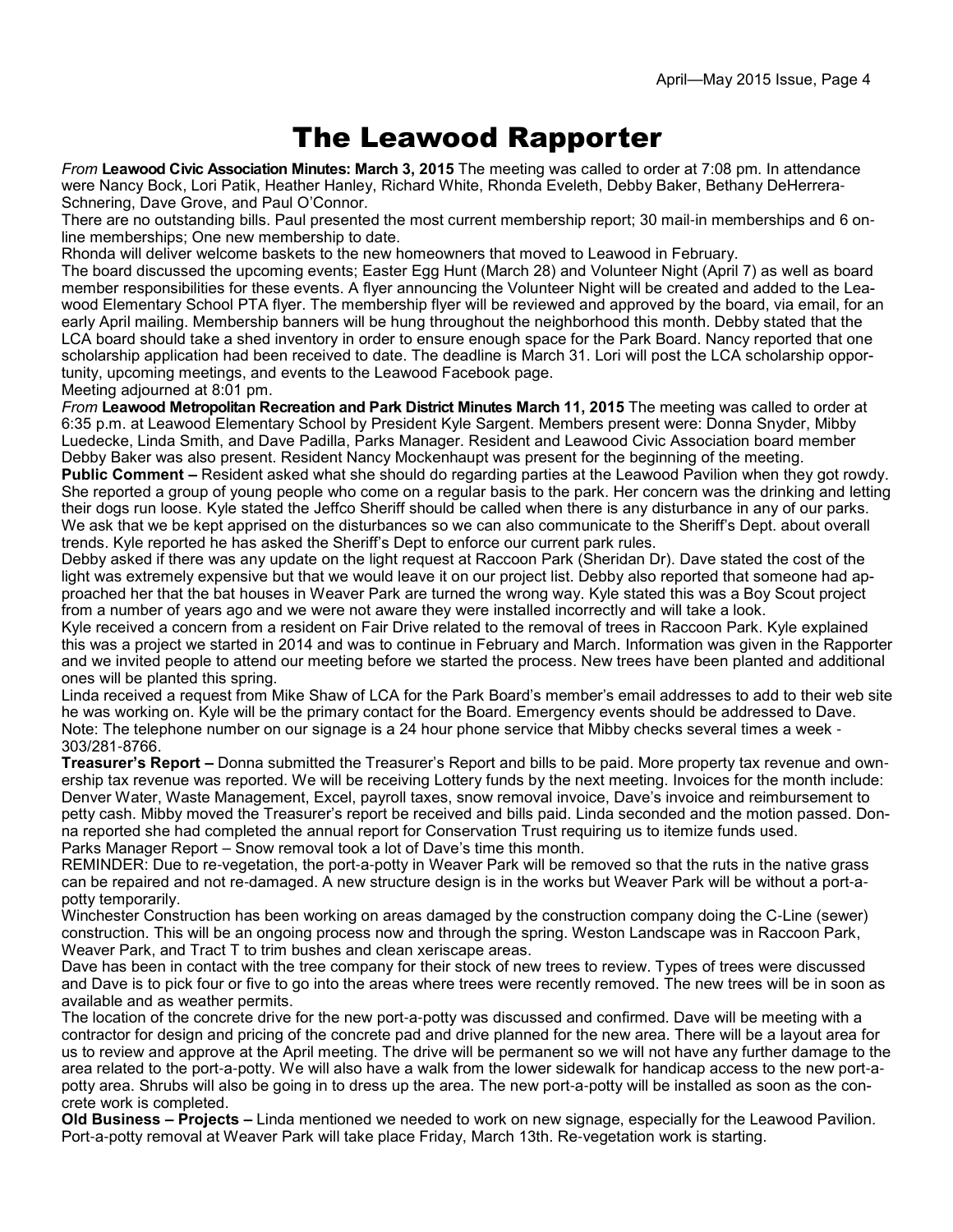**New Business –** South JeffCo Sports requested rental of the softball field at Leawood Park for their season. It was moved and approved for their use.

Adjournment – The meeting was adjourned 8:15 p.m. — *Linda T. Smith, Vice President and Secretary*

#### WoodBourne

*From* **Notes From the Annual Homeowners Meeting** The Annual Homeowners Meeting and March Board meeting were both held on March 18, 2015. This year, enough homeowners either came to the meeting, or submitted a proxy, and we were able to conduct our Annual Homeowners meeting as scheduled. We did have a quorum and we did elect three Board members. Jay Hansen and James Meyer were re-elected and Adam Brown was elected to replace Mary Ellen Nuhn. Thank you Mary Ellen for your three years of outstanding service. Sommer Wall will be the new Secretary and John Edmonds will take over the duties as Treasurer and coordinating parking stickers. Thank you to everyone who helped solicit proxies so that we could hold this important meeting.

Fence Update: The north section of Simms fence replacement project is finally completed. All of the repairs were covered under the fence warranty. That means zero cost to the HOA. At the Annual Meeting, some homeowners believed that we had to pay for those repairs and we wanted to get this myth cleared up.

After receiving community input and considerable discussion at the Board meeting, the Board approved the covered patio at the pool with the HOA covering any cost difference. Construction will start soon and we hope to have this project completed before this year's pool season. We will continue to accept donations through the construction phase. www.woodbournehoa.org/patio

BBQ Pitmasters: We need a few more BBQ Pitmasters to compete in the 2nd annual Woodbourne BBQ competition. This was a big event last year and this year it will be even bigger. Please let me know if you are interested or have any questions. The HOA and our sponsor (Tom Walker with American Family Insurance) will help the Pitmasters cover their meat costs. If you have any questions, contact Jay at 720-220-6805. — *Jay Hansen, President*

## **Williamsburg II News**

*From* **President's Message** Now officially into Spring by several weeks and loving this time of year. At the date of this writing (mid March), I'm hoping Mother Nature was accommodating and the Annual Easter Egg Hunt Saturday March 28 was another well received event. Thanks to all who participate and a special appreciation to our board member Jessica Clark and her volunteers for donating their time to organize and hold the event. On a more somber note, tax day looms for many of us. Don't forget to file by April 15. With this time of year comes spring cleaning, so mark those calendars and start prepping for the Community Garage Sale (see related article) by cleaning out those closets, garages and basements!

*From* **HOA Meeting Minutes for March 10, 2015** Mike Eppers, Board President, called the meeting to order at 7:06 p.m. Board members in attendance were Mike Eppers, Jessica Clark, Chris Falin, Wyatt Koeniger, Mark Hickman and Sharon Erickson. Homeowners present were Sue and George Jackson.

Treasurer's Report: Jeff Talmadge, Treasurer, was not present. Jeff had prepared and dropped off a 2015 Budget report for the board. He also noted that we have only had 65 homeowners paying 2015 dues out of 317 homes. This gives us a 20% participation rate - at this time last year we were at 38%.

Architectural Committee Report: No report – No new requests have come into HOA email or to any board members. Historian: Deb White was not present but did phone Sharon to report that all information is up to date. As part of the annual meeting information she also let us know that she has the Yard of the Month signs as well as the banner for the annual garage sale.

Chris Falin has 2 of the Lighting Contest winner signs. Additional signs will be ordered later in the year.

CoHope: Still no one volunteer or volunteers to fill this committee position.

Covenant Control: Mike sent a letter to the homeowner with a camper parked in violation of the covenants - no response yet. No other complaints or issues.

Newsletter /Web Page/Facebook: Everything looks good on all our media sources. Kathy Morelli did add a Membership tab to the website - includes the PayPal link.

**Old Business** The dues drive and what is needed to increase participation was the topic of discussion. As agreed last month, envelopes will be prepared with the Treasurer's address (Jeff Talmadge) and attached to the April newsletter. This reminder method has been successful in past years. Jessica Clark will also order a banner and have it displayed at the Easter Egg hunt in the Eagle Meadows Park. The banner will then be displayed at the front entrance. A flier with the Easter Egg hunt information and dues payment reminder will also be distributed.

Wyatt followed up with the trash company to set up a large item pick up to be scheduled after the garage sale set for June. He is waiting for a call back.

He also contacted the VA to schedule a neighborhood pick up of items that homeowners were not able to sell at the gar-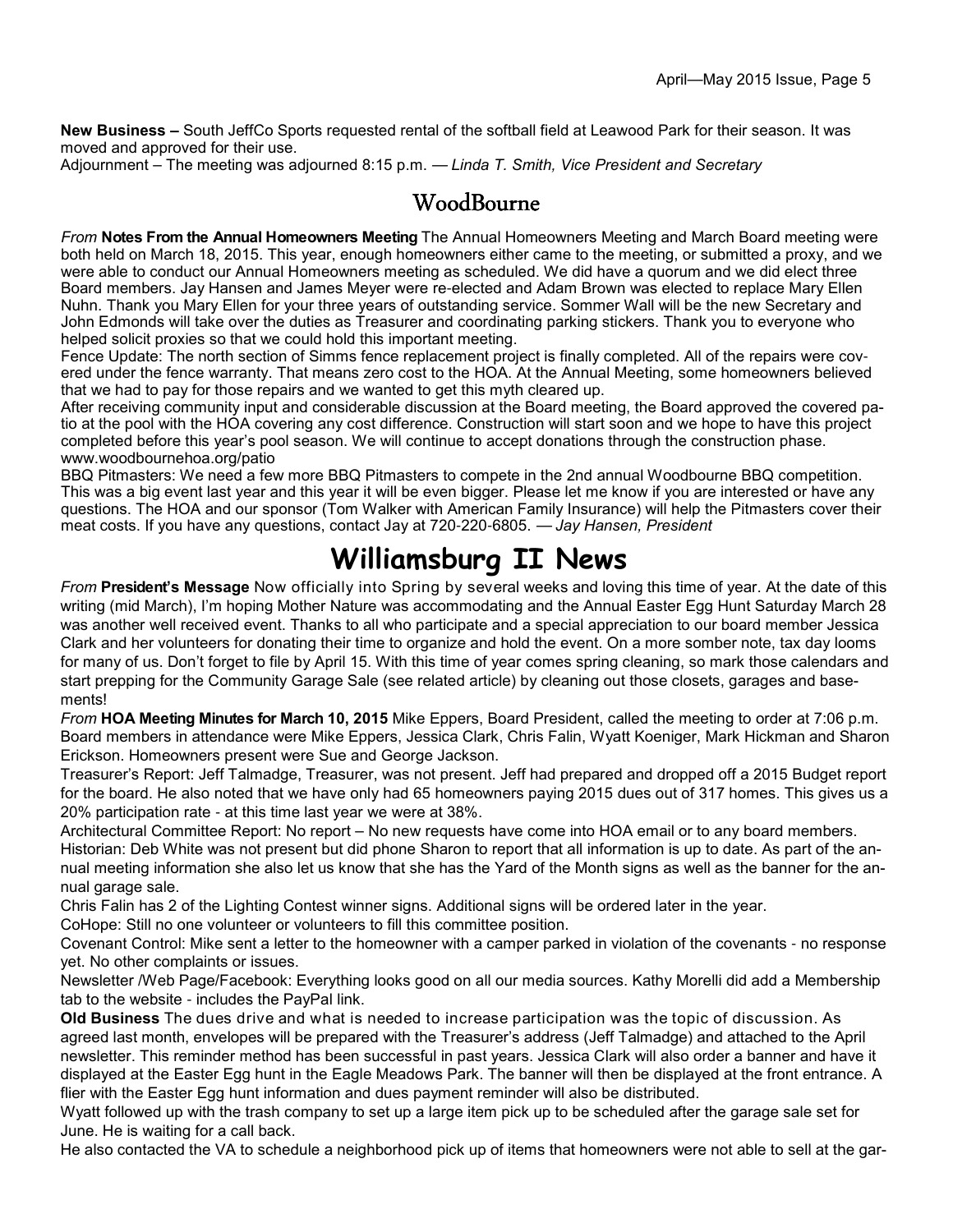age sale and would like to donate to a charity. The VA was very open to scheduling a neighborhood pick up in June. They will provide pertinent information to Wyatt - watch future newsletters for details. Thank you Wyatt for coordinating with the VA.

Jessica is getting everything together for the Easter Egg hunt scheduled for March 28th, 10:00 a.m. at Eagle Meadows Park. Again, as noted above, a flier will be distributed.

**New Business** This is our Annual Meeting and time for several board positions to be filled. The positions open are those held by Mike Eppers and Mark Hickman. Both agreed to serve for two more years as no other homeowners expressed interest in filling these positions. Officer elections occur at the April meeting (first meeting following the Annual Meeting).

George Jackson, one of the homeowners in attendance, is interested in filling the Foothills Liaison position open. Mike will get the necessary contact information and pass it on to George. Thank you for volunteering.

Mike had a homeowner contact him concerning availability of new home owner packets. These have been distributed in the past to new residents but this practice has not been consistent in recent years. Chris Falin took one of the packets and will update it. At a future meeting the method for getting these out will be discussed. Meeting adjourned at 8:15 p.m.

**Behind the badge—Sheriff's Office and Police Department--What's the Difference? by Sheriff Jeff Shrader** For all intents and purposes, police officers and deputy sheriffs perform the same functions; both promote public safety through regular patrols, criminal investigation and educational initiatives. The primary difference between the two is jurisdictional authority. Police jurisdiction begins and ends at the boundaries of the city it serves. Sheriff's deputies have county-wide jurisdiction and patrolling responsibilities in those areas that are not incorporated, ie. not within city limits. A police chief is appointed by a city manager or council while a sheriff is elected by citizens throughout the county.

The Office of Sheriff is created by the Colorado Constitution, (art.XIV, sect 8). The Constitution does not enumerate particular duties of Sheriff's but Colorado statutes specify various duties for Sheriffs. For example: "to keep and preserve the peace..., quiet and suppress all affrays, riots..., act as fire warden". A sheriff's office is responsible for many varied functions outside of patrol duties. The largest of which is the management of the county jail where sheriff deputies supervise inmates who are in custody. Deputies also transport inmates between correctional facilities and city, state or federal courthouses. In addition, the Jefferson County Sheriff's Office makes possible the below services to it's citizens: courtroom security, processing permits to carry concealed handguns, vehicle title inspections, bomb disposal, fire man-

agement, search and rescue, forensic crime lab, foreclosure sales, K-9 narcotic, explosive and arson detection, crime scene investigation, civil processes:, civil court papers, board of mental health orders, protection orders, arrest warrants.

The Jefferson County Sheriff's Office serves 550,000 residents Jefferson County with a patrolling responsibility to 189,720 residents in the unincorporated areas of the county. As the chief law enforcement officer of the county, Sheriff Jeff Shrader oversees the largest full-service sheriff's office in Colorado with 542 state certified deputies and 283 professional staff. Additionally, about 300 volunteers support Sheriff's operations.



**Opportunities** The Sheriff's Office recruits generally start their careers in the Detention Services Division. This entry level position is crucial in developing critical interpersonal and communication skills. Deputies may progress by transferring to patrol and then promote through the ranks of sergeant, lieutenant, captain, and division chief.

A 31 year deputy in his time noted that he had been able to serve in 17 various assignments within the Sheriff's Office. The Sheriff's Office offers opportunities in many specialized assignments for sworn personnel aside from patrol and investigations: motorcycle deputy, honor guard, school resource officer, crime prevention, recruiting, bicycle patrol, K-9 handler, bomb technician, special operations and weapons teams (SWAT), heavy equipment operators, firearms, driving, firearms and arrest control instructors, crime scene technicians, crisis intervention technicians, and as a resident deputy in the remote areas of the county.

The Jefferson County Sheriff's Office also offers:

**Challenges** A sheriff's deputy is the type of person who thirsts for challenging environments. They may be the first on scene to wildfires, wildlife calls or search and rescue operations in remote areas. They cover 773 square miles and work hand in hand with a nationally acclaimed K-12 school district, a metropolitan airport, five medical centers, 30 open space parks, 19 fire districts, 14 police departments, a highly educated work force of residents who work for heritage companies such as Lockheed Martin and CoorsTek, to small business owners who thrive in the county. While there are 245 days of sunshine, deputies work amidst snow storms, floods and high winds.

**A Fresh Demeanor** Some call it old cowboy charm, but when a deputy arrives to a call citizens have commented on the "breath of fresh air" and friendly handshake. Deputies are referred to as 'the people's cop'. Maybe it's their demeanor or the iconic sheriff's uniform, markedly different from a traditional police uniform, complete with a brass seven-point star. But its more than the psychologically of the uniform, it's a relationship built on trust. Deputies have a reputation for being honest, helpful and competent in our community. "The culture within our Sheriff's Office transcends into the community.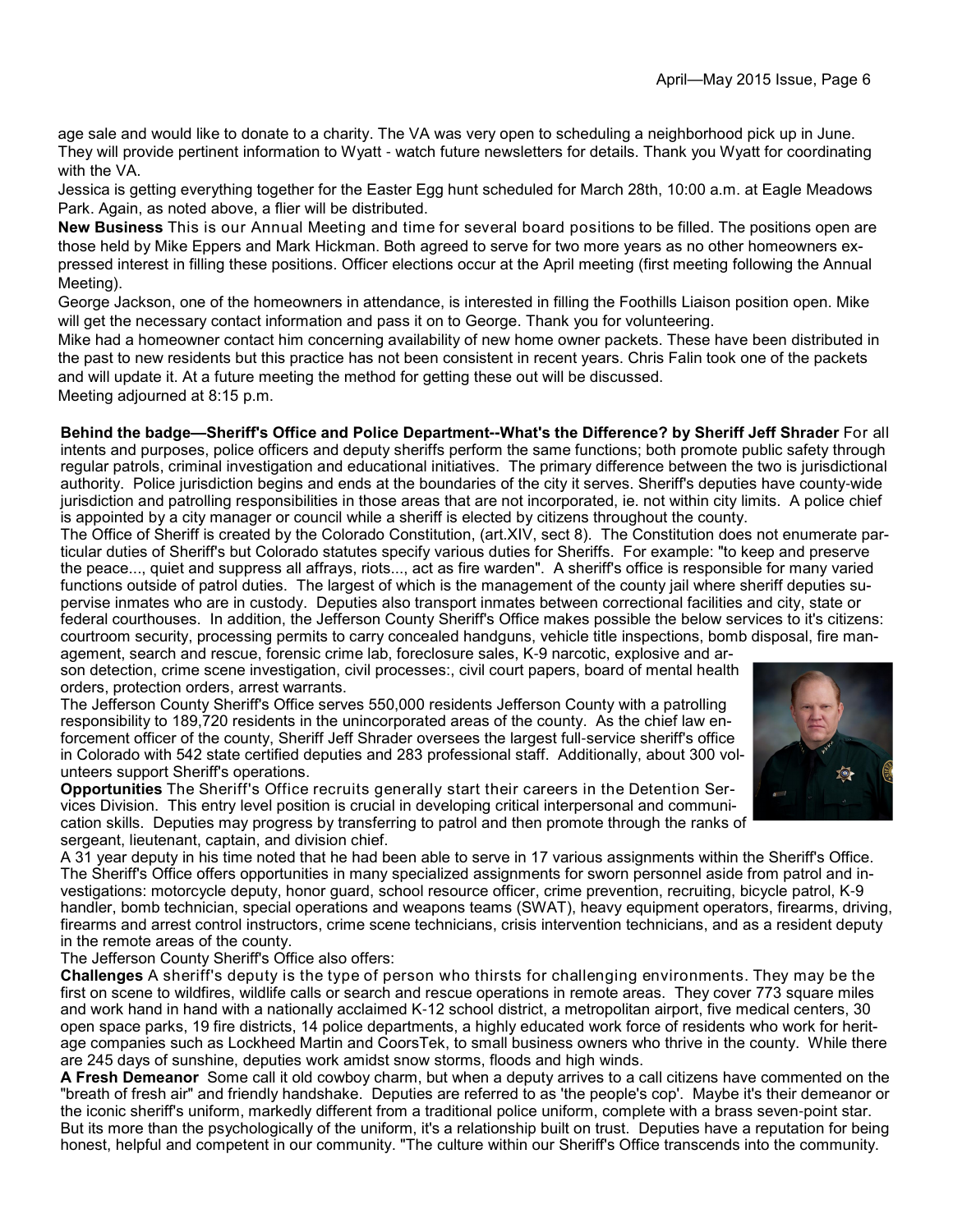We are known for being approachable, and friendly. This is especially evident in our mountain communities where citizens know us by name," said Crime Prevention Deputy Gordon Neuenfeldt.

**Pride** The Sheriff's Office employees make a difference in their community every day. They affect people's lives positively by apprehending dangerous criminals, reaching out to crimes or crisis victims and helping the underprivileged community through programs like Christmas Crusade for Children. The sense of pride in their career choice is evident as they are entrusted with great responsibility.

**Independence** Jefferson County, with its unique geographic area, includes densely populated suburban centers and rural, rugged mountain regions. The 557 square miles of mountainous areas afford the opportunity for an individual deputy to embrace a spirit of autonomy.

**Diverse Communities** Many choose to work for a county sheriff's office instead of a municipal police department because of the ability to grow along with the diverse communities. Lieutenant Shawn Allen said, "This agency is a true representation of our diverse community. We have such a range of ages, incomes, races and lifestyles in the county." There is always something new to learn or a new opportunity to help our community from ranchers to businessmen, teens to elderly.

**Apply** The selection process for employment with the Jefferson County Sheriff's Office consists of a number of specific phases designed to identify the most qualified candidates. The online application is submitted by clicking on the position's link at www.jeffco.us/jobs. If the position desired is not listed at the time of inquiry you may sign up for Job Interest Alerts to be notified when the position has been posted.

**Foothills Park & Recreation District (303) 409-2525; kate@fhprd.org - Battle of the Bands**—A competition of local bands comprised of middle & high school teens. Saturday, June 20, 2015, 6-8 p.m. in Clement Park. Bands interested in applying should review and complete: Rules & Regulations, Band Application, Waiver Form.

Submit completed application and CD in person by MAY 22 at: Music Go Round - 8055 W. Bowles Ave. #2C, Littleton 80123 • 303-932-8277

Grand Prize is an opening gig on July 3, 2015 for Red White & You and on August 13, 2015 for the Foothills Entertainment Series.

Additional prizes include Music Go Round gift certificate, swag bag and other prizes. Voting will be conducted by judges and include audience vote. Band selected to compete will be notified by MAY 29.

For information, contact Regina Smith at 303.409.2612 or reginas@fhprd.org.

**70's Disco Party**—May 15 Peak Community & Wellness Center, 70s music dance party! Groovy attire & dancing encouraged but not required. We'll have prizes for the best dressed & the best moves!

Dinner: Chicken ala king, green salad & beverages 530 pm to 8 pm, \$14

Don Quixote Ballet performed by Foothills Ballet Program, May 15 6:30 pm May 17 2:30 pm, Columbine High School Auditorium, \$5 in advance (at Ridge Recreation Center), \$8 at door

 Viva Las Vegas Ice Show performed by Edge Skating School, May 15, 6 pm & May 16, 3 pm, Edge Ice Arena, \$10 at the door

*From Jeffco Website :* **Land Use Cases** At the March 17 hearing, the BCC heard two land use cases on the hearing regular agenda.

The first item was the New Hampshire Gardens Official Development Plan. The property is 17.8 acres and is in the Fairmount area on the 4900 block of McIntyre Street. The applicant wants to rezone the property from Agricultural-Two (A-2) to Planned Development (PD). This would allow 72 single-family residential lots. The commissioners approved the item, conditioned upon staff and the applicant working together to draft a resolution addressing comments that were made during the hearing. The resolution will be back before the board on March 31.

The second item was the Jared's Nursery and Garden Center Official Development Plan. The applicant was seeking to amend the PD zone district to allow for an events center with a restaurant/brewpub and indoor/outdoor volleyball courts. The property is at the southeast corner of West Bowles Avenue and South Oak Street. The case was denied by the Planning Commission but recommended for approval by staff. The BCC approved it 2-1 but with amendments including only indoor volleyball courts.

**Learn More About the Rocky Mountain Metropolitan Airport** Jefferson County's Rocky Mountain Metropolitan Airport is a great asset to the county and its citizens. The commissioners were recently able to get a more in-depth look into the operations and on goings of the airport, when Aubrey McGonigle, acting airport director, gave them a status report during the March 3 staff briefings.

The airport is located in the northwest corner of Jeffco and is centrally located between Denver and Boulder. It is surrounded by several major office parks such as Interlocken, Westmoor, Mountain View Corporate Center and Verve Innovation Park. It also has easy access, only taking 15 minutes to drive to downtown Denver and 35 minutes to get to Denver International Airport.

The airport was founded in 1960 with a 6,000 foot runway. In 1967, its first air traffic control tower was constructed and then in 1970 a second runway was built. 1993 brought the existing terminal building and then in 1996 Pilatus, the Swiss airplane manufacturer, established its US headquarters at the airport.

To become more connected to the county, in 2000 the Airport Authority was dissolved and the airport became a county